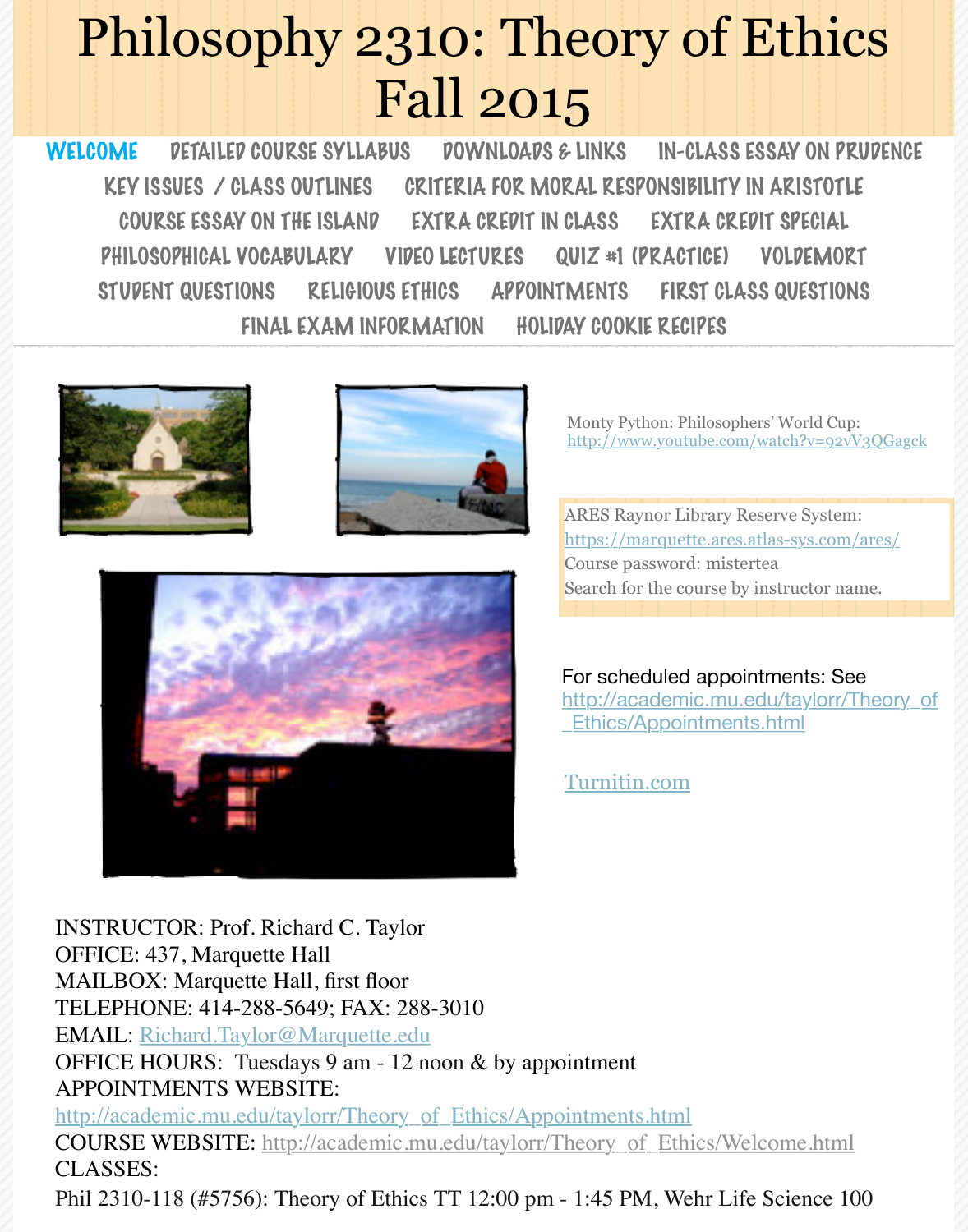(Turnitin.com class ID **11447285**, Enrollment password ANNOUNCED IN CLASS) Phil 2310-120 (#2518) : Theory of Ethics TT 2:00 pm - 3:15 PM, Emory Clark Hall 117 (Turnitin.com class ID **10179336**, Enrollment password ANNOUNCED IN CLASS)

 The broad goals of this course are for me to assist you (1) as you come to understand how several important ethical systems attempt to deal with moral problems and (2) as you take from them the insights which you come to deem most valuable for the formation of your own moral thought here and now. The starting point of our work in this course will be your own reflections on language, meaning, ethics and morality as representatives of or participants in contemporary American culture and society. Although the title of this course is "Theory of Ethics," the study of ethical or moral systems of thought involves more than theory. Individual and group human experiences of life as lived play a significant role in the critical judgments we will need to bring to bear upon the theories. What is at issue here is the judgment of what constitutes right, correct, proper, or good human behavior and action and what constitutes behavior for which human beings should be admonished or condemned. And, insofar as we take this seriously, the study of ethics is not just theoretical but also practical. That is, ethical studies bear on human life and concern what we should or should not do with our lives. To that extent, the study of ethics provides us with a special opportunity to reflect critically on our own actions, motives and goals and to work toward the creation of a moral self or person who is rationally sophisticated and critically aware of the complexity of the human person, that is, toward the creation of a morally mature person who acts with purpose and takes responsibility for those actions. And it is our actions and the purposes behind them which constitute or create the moral persons we become.

 In this course we will consider the philosophical views of the following: (1) Moral Relativism; (2) Ethical Egoism; (3) Aristotle in his NICOMACHEAN ETHICS; (4) the Feminist critique of Aristotle and the methodology employed by Feminist thought; (5) Immanuel Kant in his GROUNDING FOR THE METAPHYSICS OF MORALS; and (6) John Stuart Mill in his UTILITARIANISM. We will then turn our attention to (7) Alan Donagan who presents a contemporary systematic approach to the theory of morality locating foundations for a philosophical system of morality in the Hebrew-Christian tradition of philosophical and religious thought. Aristotle, Kant, Mill and Donagan present philosophical approaches to the theory of morality which contain four dominant classical traditions in ethical thought: virtue ethics, deontological ethics, utilitarian ethics, and natural law ethics. Critique from the perspective of contemporary feminist thought presents a challenge to the Aristotelian Virtue Ethics tradition. We will also discuss religious ethics and in particular Islamic ethics.

 Our class discussions will be aimed at critical understanding of these with the purpose of taking from each what we find after reflection to be of value for your own efforts at moral thought. The purpose of the course is not to study history, ideas or culture for their own sake but rather to use these as important opportunities for formulating your own sophisticated ethical views and principles.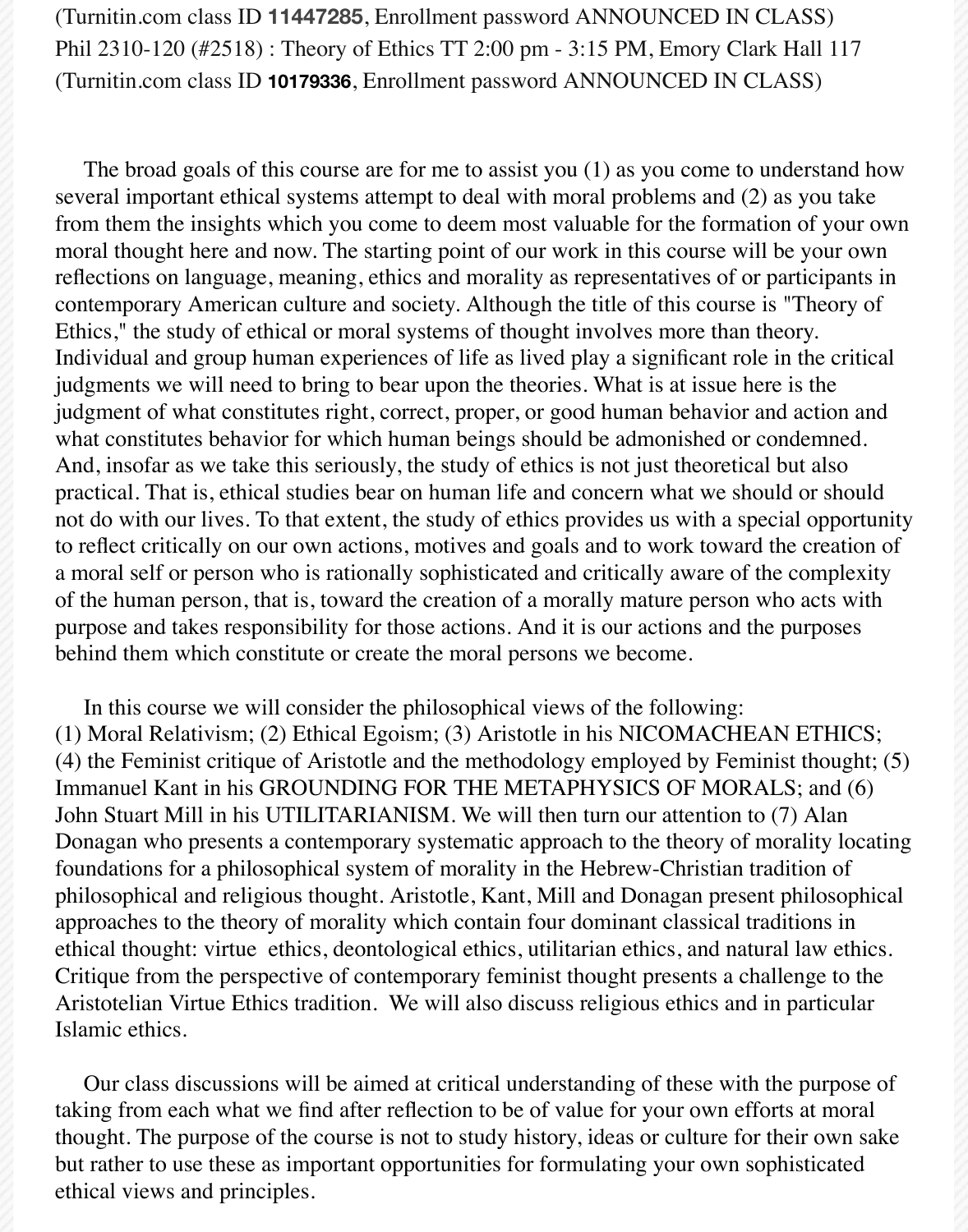Intellectual reflection and dialogue to stimulate thoughtful understanding and deeper thinking are essential in philosophy as well as in other sciences. To further these in the course, students are required to bring one written question to each and every regular class session. These will be discussed at the start of each class. These will be part of the participation grade for the course.

# **1. COURSE LEARNING OBJECTIVES AND OUTCOMES**

# **University and Department Learning Outcomes**

As a course in the University Core of Common Studies, Phil 2310 Theory of Ethics is required to meet two of the three **Core Knowledge Area Learning Outcomes.** (Note: Outcome 1 is addressed in Phil 1001 Philosophy of Human Nature and as background for Phil 2310 Theory of Ethics is not directly assessed in this course.) The Outcomes are as follows:

1. Assess views of human nature in various philosophical traditions, including classic Greek and Catholic philosophical traditions.

2. Argue for one of the major ethical theories over another in terms of philosophical cogency and practical outcome.

3. Use philosophical reasoning to develop the student's own position on central issues in human nature and ethics, for example, the relation between mind and body, the problem of freedom and determinism, the spiritual and affective dimensions of human life, the extent of human knowledge, the justification of moral judgments, and the elucidation of moral norms.

### **Philosophy Department approved "General Learning Objectives for Philosophy 104 [now 2310]"**

By the end of the course,

1) The student will be able to state and provide reasons for the basic positions of the major philosophical theories of Western ethics, including virtue theory, natural law theory, deontology, and consequentialism / utilitarianism. *Method of Assessment: This will be assessed in quizzes, in the Final Essay and also in classroom discussion.*

2) The student will be able to state and provide reasons for principal objections to major Western ethical theories, including ethical egoism and various forms of moral relativism. *Method of Assessment: This will be assessed in the Final Essay and also in classroom discussion.*

3) The student will be able to discuss a significant alternative to traditional Western ethics as it relates to Western ethics. *Method of Assessment: This will be assessed in quizzes and also in classroom discussion concerning Feminist thought and Islamic ethics.*

4) The student will be able to compare and contrast positions of the ethical theories studied in the course. *Method of Assessment: This will be assessed in quizzes, in the Course Essay and also in classroom discussion.*

5) The student will be able to take and defend a position in ethics that addresses significant objections to the position. *Method of Assessment: The final essay requires the student state and defend her own position and raise and respond to two significant objections to that*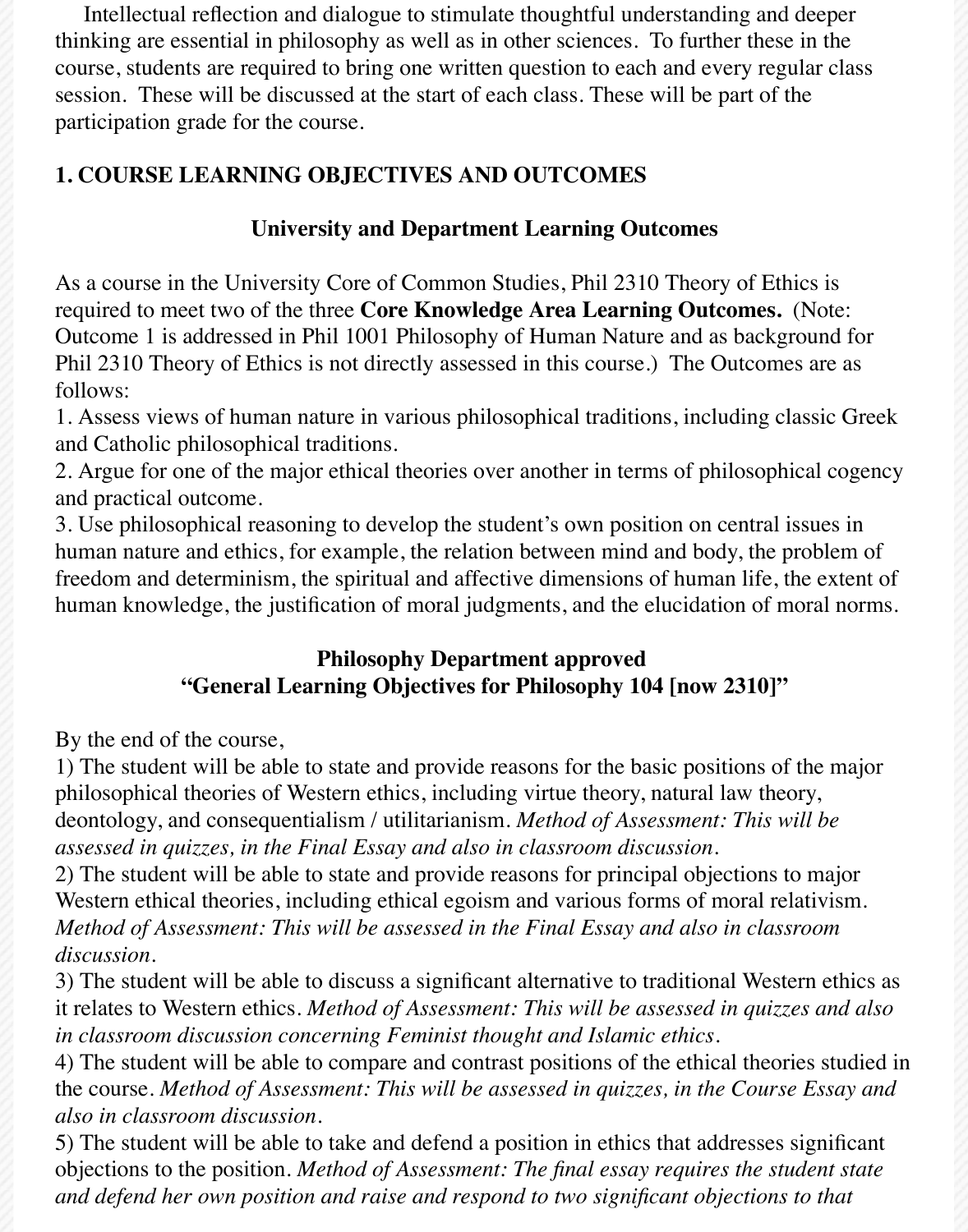*position.*

These five Philosophy Department approved "General Learning Objectives for Philosophy 104 [2310]" as well as the required University Core Knowledge Area Learning Outcomes ## 2 and 3 are met by these sections of Phil 2310 Theory of Ethics through the specific learning outcomes for this course.

#### **The specific learning outcomes for this course include the following:**

Students will:

• define key terms central to the philosophical study of ethics, such as good, virtue, justice, incontinence, intemperance, prudence, wisdom, pleasure, happiness, end, teleology, practical anthropology, metaphysics of morals, good will, free will, duty, autonomy, categorical imperative, freedom, natural necessity, consequentialism, utility, hedonism, utilitarianism, right, first order questions, second order questions, intuitionism, double effect, corrupt consciousness, culpably corrupt consciousness, intension, extension and more. (University Outcomes ## 2 & 3, Philosophy Department Objectives #1-5)

• Identify, construct and evaluate ethical arguments (University Outcomes ## 2 & 3, Philosophy Department Objectives ##1, 4, 5)

• State reasons for basic tenets and themes of a number of major theories of Western Ethics, such as virtue theory, deontological theory, natural law theory, consequentialism / utilitarianism, and divine command theory, indicating also the conceptions of human nature underlying these (University Outcomes  $# 2 \& 3$ , Philosophy Department Objectives  $# 1, 4$ , 5)

• State principal objections to traditional Western theories from the standpoints of ethical egoism and moral relativism (University Outcome # 2, Philosophy Department Objective #2)

• Discuss Western theories in relation to significant alternative theories, specifically feminist theory (Philosophy Department Objective # 3)

• Compare and contrast the views of various theories identifying similarities and differences among terms and arguments, with explication by way of reasoned analysis (University Outcomes ## 2 & 3, Philosophy Department Objectives ##1-4)

• Use terms and theories discussed and logical skills for analysis and assessment of moral decisions and processes (University Outcome # 3, Philosophy Department Objectives ##1-5)

• Develop and defend her own ethical positions on the basis of her studies against significant objections (University Outcome # 3, Philosophy Department Objective # 5)

# **2. COURSE REQUIREMENTS AND POLICIES**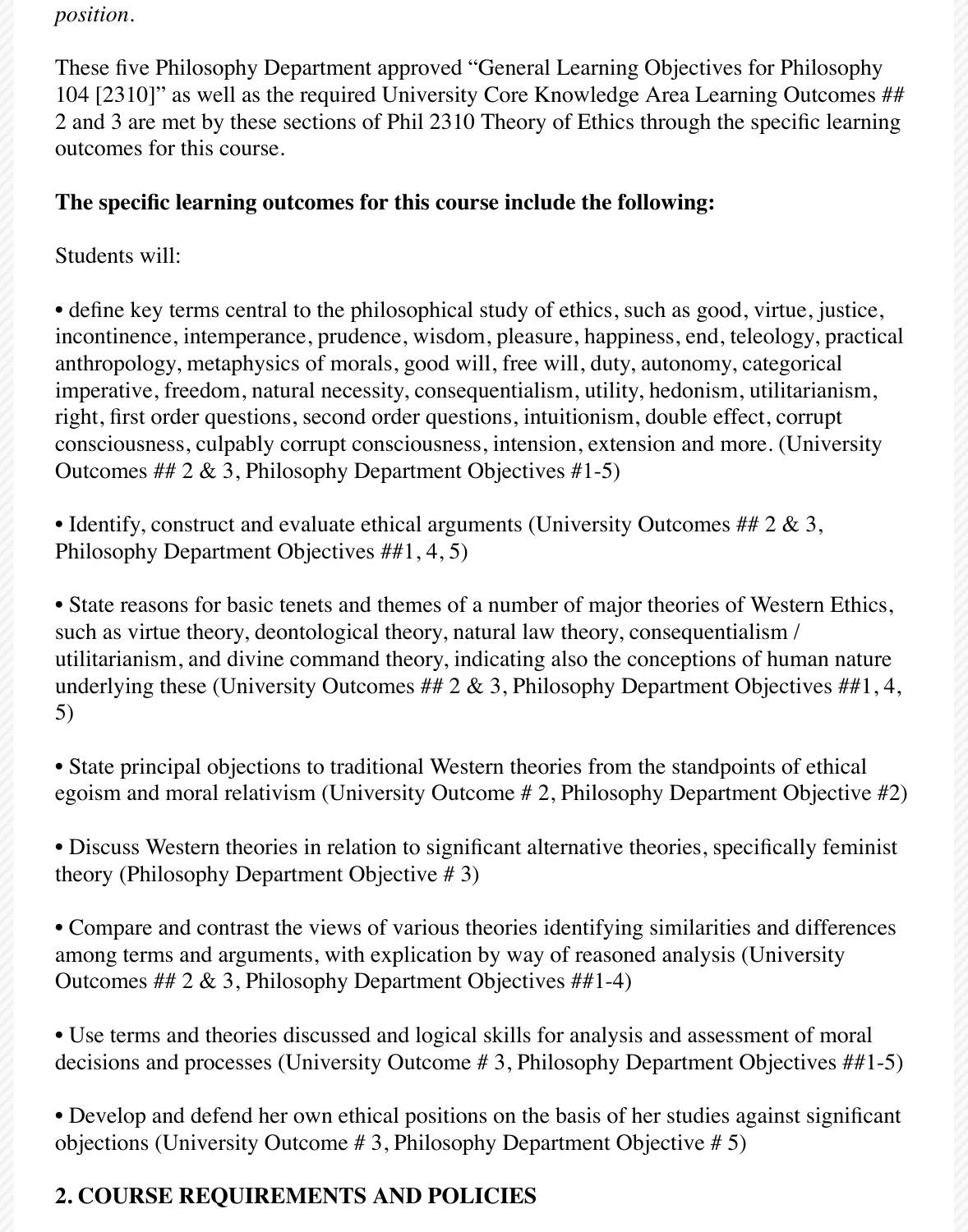(2) Immanuel Kant, *Grounding for the Metaphysics of Morals*, translated by James W. Ellington Indianapolis, Hackett Publ. Co.

(3) John Stuart Mill, *Utilitarianism*, edited by George Sher, Indianapolis, Hackett Publ. Co.

(4) Alan Donagan, *The Theory of Morality*, University of Chicago Press.

(5) Other readings: **All will be available through the MU ARES Reserve System at Raynor Memorial Library.**

(i) "Aristotle: Women, Deliberation, and Nature" by Deborah K. W. Modrak in .*Engendering Origins: Critical Feminist Readings in Plato and Aristotle*, Bat-Ami bar On, ed. (Albany: SUNY Press, 1994) pp. 207-222.

(ii) Eve Browning Cole, "Women, Slaves and 'Love of Toil' in Aristotle's Moral Philosophy," *Engendering Origins*, pp.127-144.

(iii) "Moral Relativism" by Chris Gowans,

in the *Stanford Encyclopedia of Philosophy* at

http://plato.stanford.edu/entries/moral-relativism/

(iv) "Egoism," by Robert Shaver, in the *Stanford Encyclopedia of Philosophy* at http://plato.stanford.edu/entries/egoism/

(v) "Egoism and Altruism" by Richard Kraut in *The Routledge Encyclopedia of Philosophy* available via ARES Reserve.

(vi) Various readings on religious ethics and Islam:

*[The Blackwell Companion to Religious](http://plato.stanford.edu/entries/moral-relativism/) Ethics*, W. Schweiker, "On

Religious Ethics," pp. 1-15; R. W. Lovin, "Moral Theories,"

pp. 19-26; E. [Moosa, "Muslim Ethics?" pp. 237-43; F.](http://plato.stanford.edu/entries/egoism/) M. Denny,

"Muslim Ethical Trajectories in the Contemporary Period,"

pp.268-77; A. K. Reinhart, "Origins of Islamic Ethics: Foundations and

 Constructions," pp. 244-53;and A. Sachedina, "Islamic Ethics: Differentiations," pp. 254-67.

NOTE: Students accessing the ARES Reserve system from off campus should do so using VPN Client. For information on VPN see http://www.marquette.edu/its/help/vpn/vpn.shtml.

# **Study Expectations and Class Participation Expectations**

Students are expected to prepare for class in advance of classroom discussions by re studying assigned materials before class. **Students must be prepared for oral disc**u **rea[dings and philosophical issues at every class me](http://www.marquette.edu/its/help/vpn/vpn.shtml)eting. Class participation is an essential part of this course.**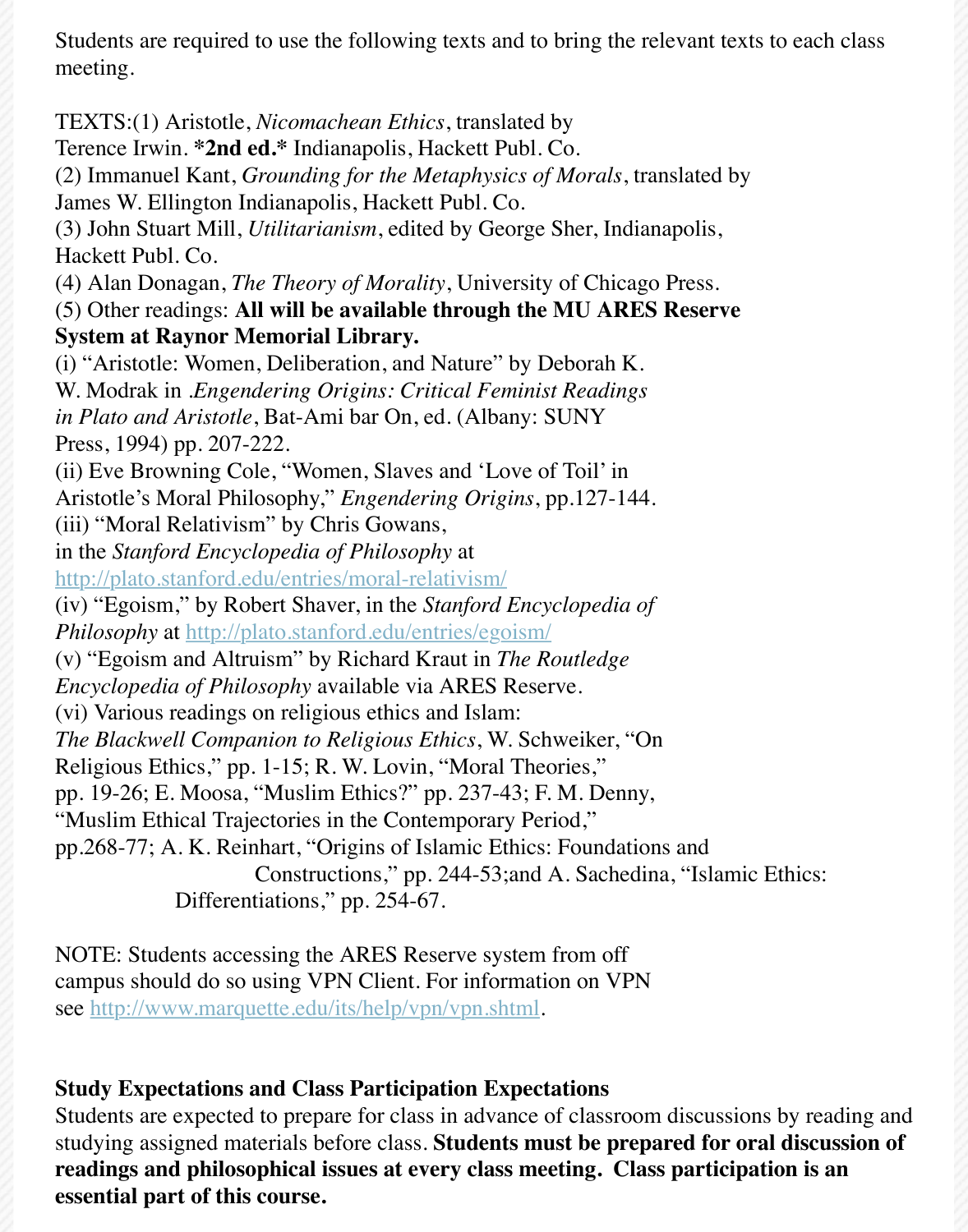For University policy see: http://www.marquette.edu/disability-services/procedure.shtml

For the implementation accommodations, students must normally identify themselves instructor within the first week of classes as students with documented disability as by the Office of Disability Services (ODS). I will work closely with the staff of the establishing reasonable accommodations as defined by University policy. Students s accommodations must reg[ister with ODS and receive appropriate certification..](http://www.marquette.edu/disability-services/docguidelines.shtml)

# **3. ASSESSMENT AND GRADING METHODS**

Grades will be based on (1) *Quizzes*, (2) *Participation* in the forms of (a) classroom participation in discussion, (b) student questions, (c) essay exercise,  $(3)$  essay on TI ISLAND, and (4) the *Final Essay*, in accord with the following weighted values:

(1)  $Quizes (10 of 13: 3 lowest dropped)$ 

(2) *Participation* (Discussion, Email Questions, Attendance, Essay Exercise) 10%

(3) *Course Essay* (ca. 1500 words, 6 double spaced pages + bibl.)10%

(4) *Final*

*Exam* 2008 *CONSTRUCTURE 2009* 

Re. Extra Credit, see below at (e).

(1) *Quizzes:* 50% of the final course grade. Quizzes on the assigned readings will b without advance announcement. *NOTE: Quizzes will be reviewed and discussed in class, in most cases immediately following the quiz. Completed quizzes will not be* and will not be available for extra review, though they will be retained by the instr *a record of the students' work.* I welcome and encourage students to discuss quiz to issues with me during office hours.

Quizzes are in the form of statements with True or False answers.

*Quiz grading*: 10 A, 9 A, 8 B, 7 C, 6 D, 5 and below F. The 3 lowest of 13 quiz grad dropped in the calculation of the final Quiz Grade.

For the final quiz grade, students who achieve 90 points or more on their best 10 qui an average of 9 or more) receive a grade of A for the quizzes (50% of final grade), 8 (8.5-8.9) AB, 80-84 (8.0-8.4) B, 75-79 (7.5-7.9) BC, 70-74 (7.0-7.4) C, 65-69 (6.5-6 60-64 (6.0-6.4) D, below 60 F. There is no  $A+$  grade; the highest grade attainable for portion of the course grade is A.

Unofficial grades will normally be posted on D2L. My personal grade sheets will co official grades.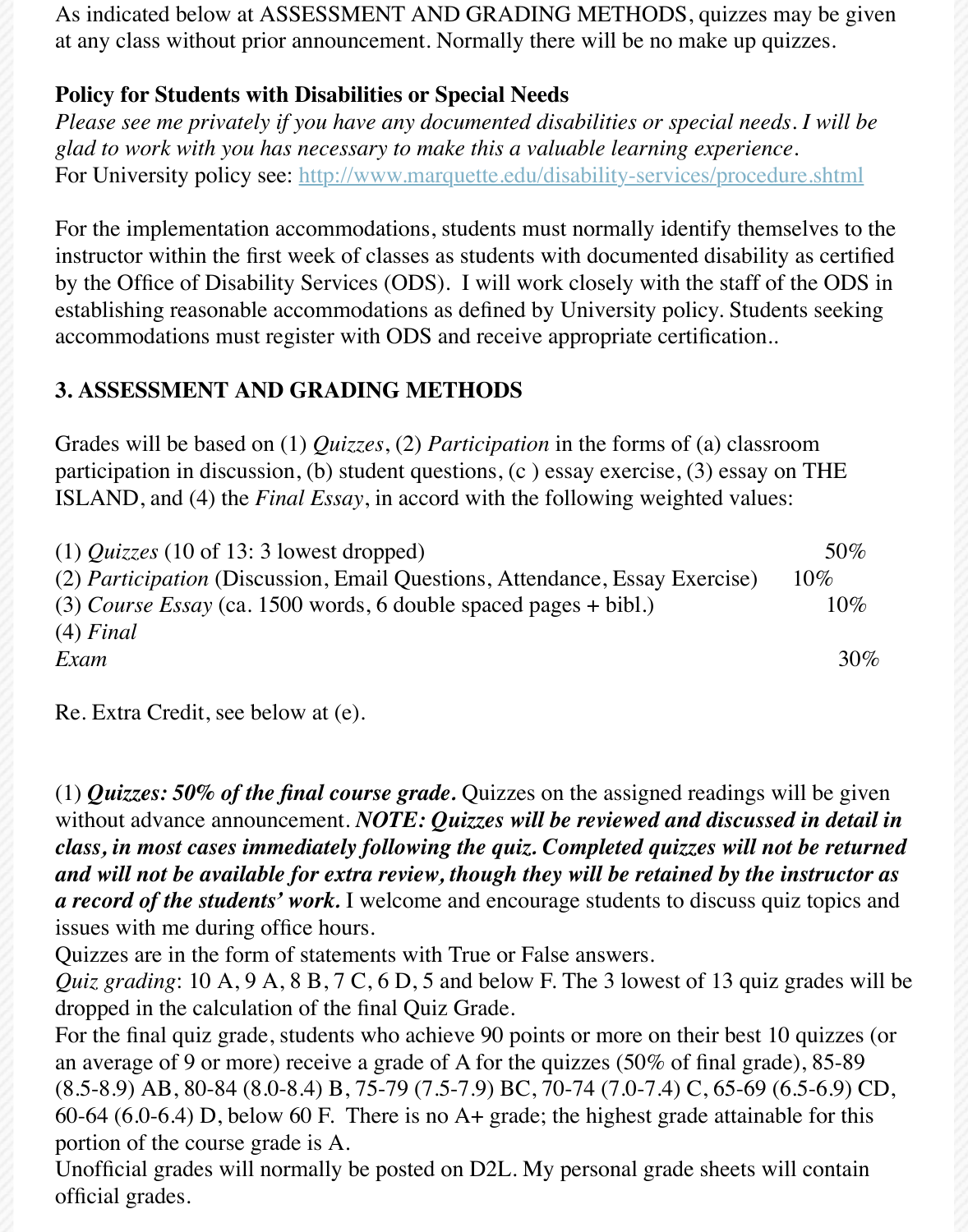*Make-up Quizzes: There will be no regularly scheduled make-up quizzes.* 

**(2)** *Participation as Discussion, Attendance, Questions, In-class Essay Exercise: 10% of the final course grade.* The participation grade is based on active involvement in the course by way of discussion, questions and other forms of engagement in class. As with all other grades, your participation grade starts at 0% or F and you may earn your grade up to A. Attendance is used here as a measure. Full attendance but little or no discussion or participation will normally yield a grade no higher than CD. For a higher grade students must be noticeably active and engaged in classroom discussion. Three unexcused absences will lower the *Participation, Discussion, Attendance* portion of the grade by one letter, five by two letters, seven by three letters.

**(3)** *Movie Essay: 10% of the final course grade.* For the course essay the movie, *THE ISLAND*, must be watched on D2L. Essays must conform precisely to the *Guidelines* indicated on Syllabus Handout #2.

**(4)** *Final Essay: 30% of final course grade.* This will be a two-part exam with multiple choice questions and an essay.

#### **TAKE SPECIAL NOTE**: EXTRA CREDIT OPPORTUNITIES

A limited number of regular extra credit opportunities in the form of classroom presentations will be available on a 'first come, first serve' basis for volunteers. Students who complete these assignments successfully and well will be rewarded by dropping one of the student's lowest quiz grades.

OTHER EXTRA CREDIT OPPORTUNITIES may arise depending on current events and oncampus special events and speakers. Good work will result in the dropping of a low quiz grade.

The maximum number of Extra Credit Opportunities for each student is two (2).

------------------------------------------------------

5. FACULTY OFFICE HOURS AND CONTACT INFORMATION: See above in this document.

------------------------------------------------------

### 6. STATEMENT ON ACADEMIC DISHONESTY

#### **Academic Dishonesty Policy**

Dishonesty in academic matters undermines student intellectual development and the goal of Marquette University to develop the whole person. Further, dishonesty undermines the foundations of the search for the true and the right in ethical matters. Cheating in such forms as copying, sharing answers or questions, plagiarism and the like certainly cannot be tolerated in any university course, and all the more so in this course on the Theory of Ethics. The Marquette University Academic Honest Policy is spelled out on at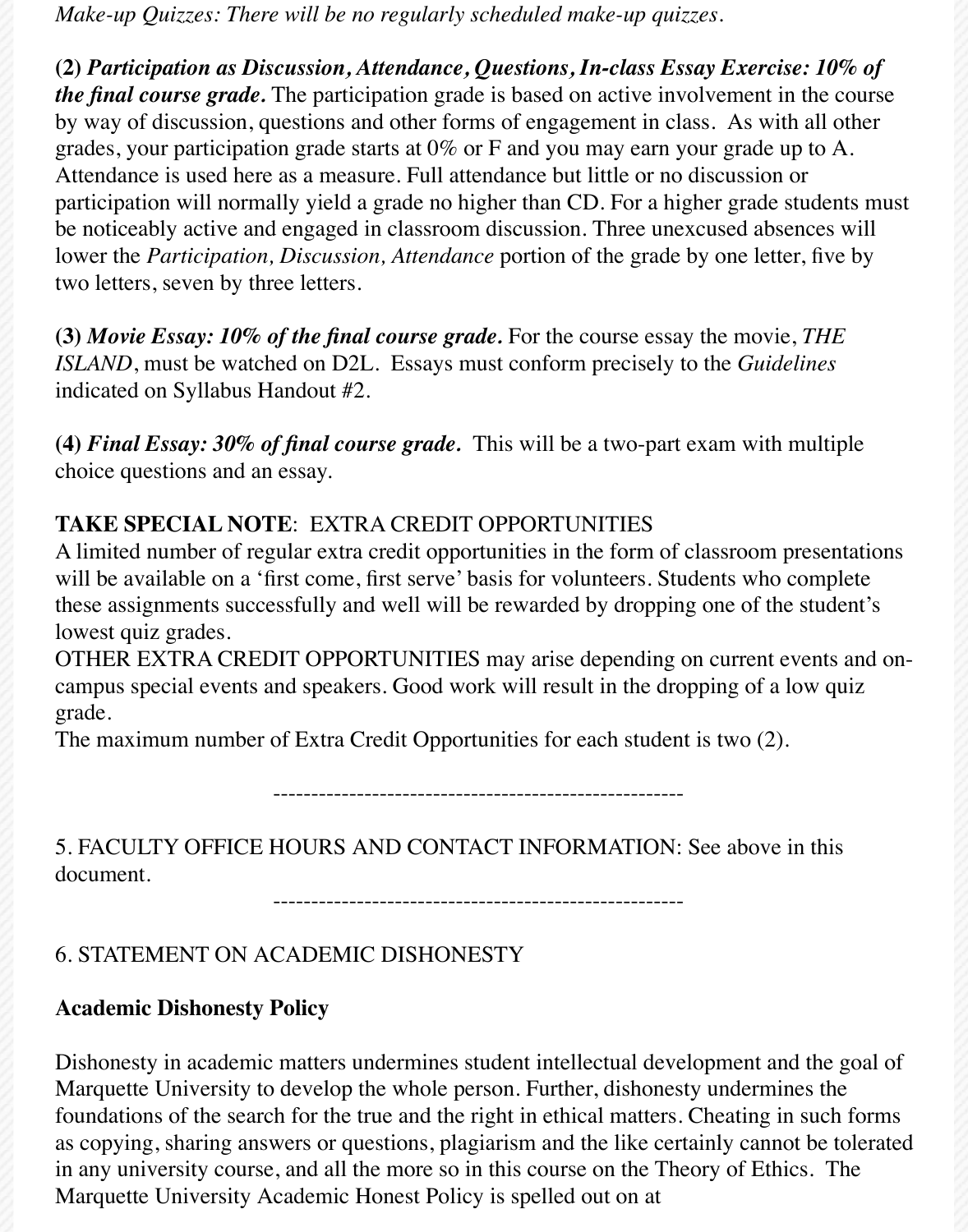#### [7. ATTENDANCE POLICY](http://bulletin.marquette.edu/undergrad/academicregulations/)

#### **Class Attendance and Absence Policy**

For this course students are expected to attend each and every class meeting. *It is the student's responsibility to be sure to sign the attendance sheet at each class.* For this attendance is included as a measure of academic performance, in accord with the po the Helen Way Klinger College of Arts and Sciences. Regarding attendance and grading http://bulletin.marquette.edu/undergrad/academicregulations/

# 8. **GRADE REPORTING**

Unofficial grades will be recorded on D2L for student access. My personal copy of g sheets will contain official grades for the course.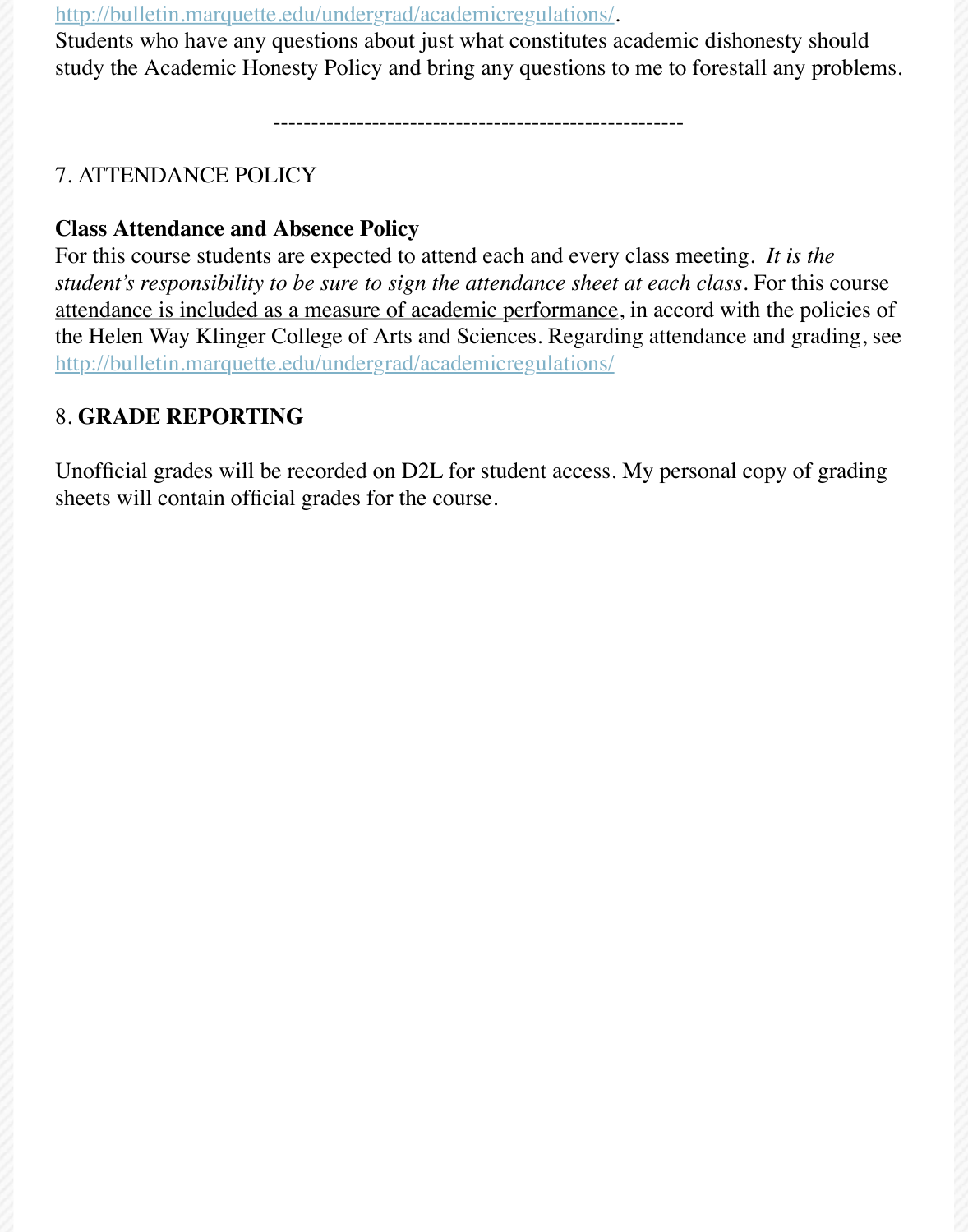